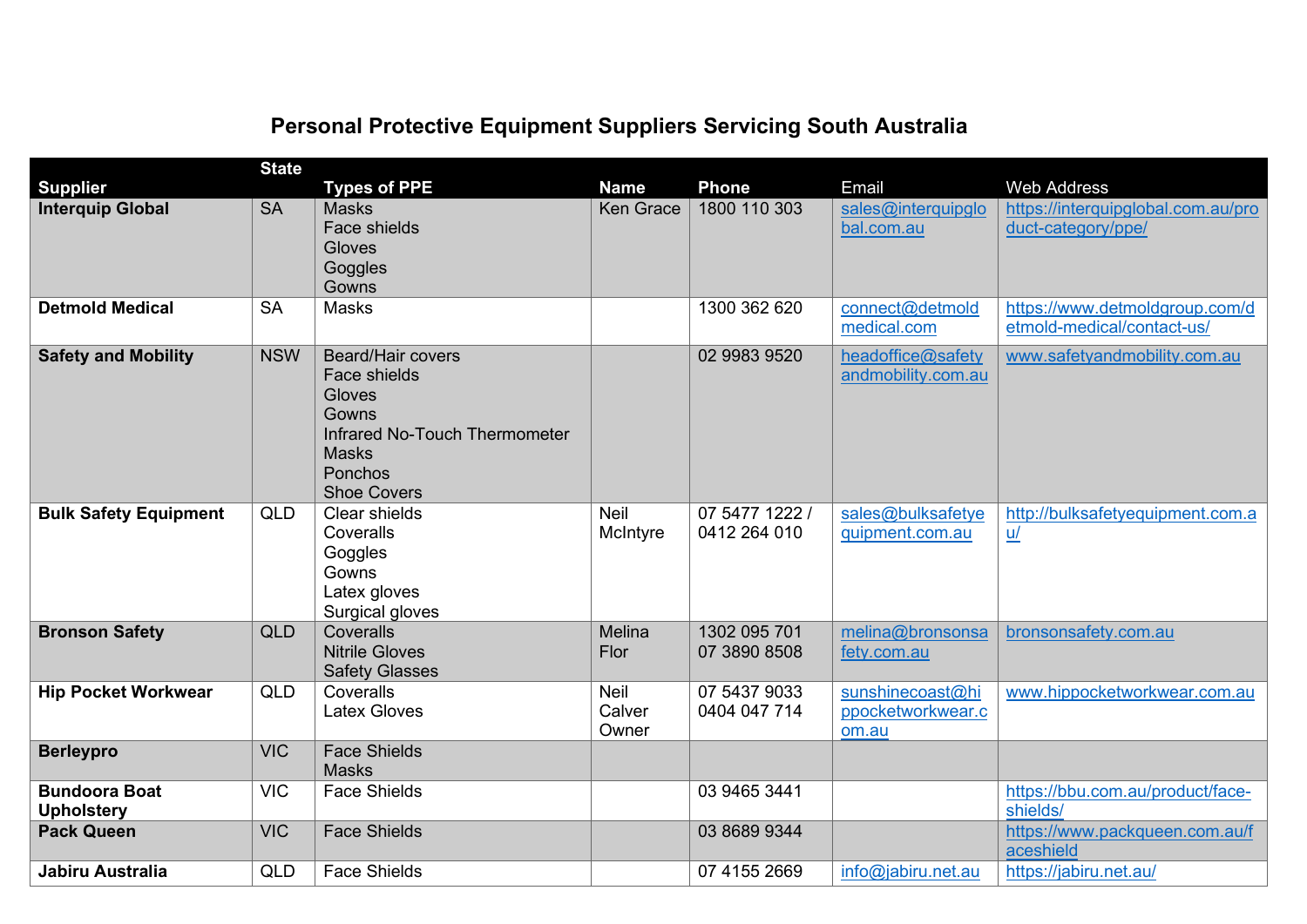| <b>Dr April Armstrong</b>                               |            | <b>Face Shields</b><br>Gowns<br><b>Masks</b>                                      | Peta<br>Ruherford<br><b>CEO</b><br><b>RDAA</b> |              | rdaa ceo@rdaa.co<br>m.au                 |                                                         |
|---------------------------------------------------------|------------|-----------------------------------------------------------------------------------|------------------------------------------------|--------------|------------------------------------------|---------------------------------------------------------|
| <b>Strike Group Australia</b>                           |            | <b>Face Shields</b><br>Masks                                                      |                                                | 421 311 352  |                                          | www.strike.com.au                                       |
| <b>Medilogic NSW (formerly</b><br><b>Marne Medical)</b> | <b>NSW</b> | <b>Face Shields</b><br>Sanitiser                                                  |                                                | 1300 111 250 |                                          | https://medilogic.com.au/                               |
| Westlab                                                 | <b>VIC</b> | <b>Face Shields</b><br><b>Masks</b><br>Sanitiser                                  |                                                | 1801 358 101 |                                          | www.westlab.com.au                                      |
| <b>Superior Healthcare</b>                              | <b>VIC</b> | Gloves<br><b>Masks</b><br>Sanitiser                                               |                                                | 07 8787 8223 | orders@superiorhe<br>althcare.com.au     | https://www.superiorhealthcare.c<br>om.au/              |
| <b>Eyris Medical Supplies</b>                           | <b>NSW</b> | Gloves<br>Masks<br>Sanitiser                                                      |                                                |              | info@eyris.com.au                        | https://www.eyris.com.au/                               |
| <b>Total Uniform Solutions</b>                          |            | Gloves<br>Goggles<br>Sanitiser<br><b>Shields</b>                                  |                                                | 419 251 113  |                                          | https://ppe.uniform.com.au/                             |
| Westlab                                                 | <b>VIC</b> | Gloves                                                                            |                                                | 1803 358 101 |                                          | www.westlab.com.au                                      |
| <b>Officeworks</b>                                      | <b>NSW</b> | Gloves<br><b>Masks</b><br>Sanitiser                                               |                                                |              |                                          | https://www.officeworks.com.au/                         |
| <b>Rockmans</b>                                         | <b>NSW</b> | Gloves<br><b>Masks</b><br>Sanitiser                                               |                                                | 1301 728 980 |                                          | https://www.rockmans.com.au/pr<br>eparedness            |
| LivingStone                                             | <b>NSW</b> | Gloves<br>Gowns<br><b>Hand Sanitiser</b><br><b>Masks</b><br><b>Safety Glasses</b> |                                                | 1301 780 078 | healthcare@livings<br><u>tone.com.au</u> | https://www.livingstone.com.au/                         |
| <b>Master Nail Supply</b>                               |            | Gloves<br>Masks                                                                   |                                                | 03 8739 7429 | info@masternailsu<br>pply.com.au         | https://masternailsupply.com.au/                        |
| <b>Water Systems</b>                                    | <b>NSW</b> | <b>Hand Sanitiser</b>                                                             |                                                | 02 8706 5400 | service@watertest<br>systems.com.au      | https://www.watertestsystems.c<br>om.au/hand-sanitiser/ |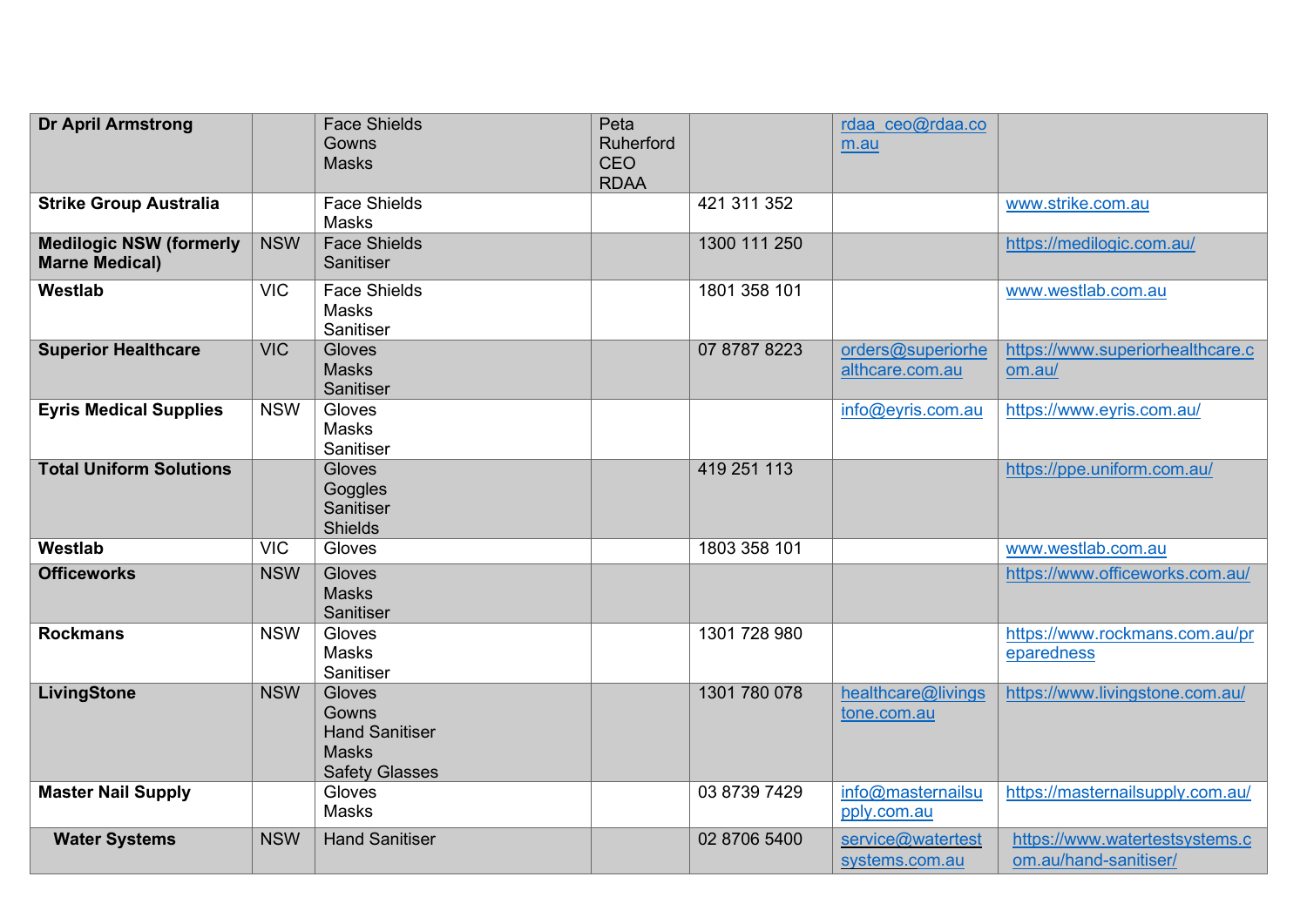| <b>Underground Spirits</b>                               | <b>ACT</b> | <b>Hand Sanitiser</b>                                                                                |                        | 02 6241 0266                 | sales@undergroun                                 | https://www.spiritofcanberra.co                                                                |
|----------------------------------------------------------|------------|------------------------------------------------------------------------------------------------------|------------------------|------------------------------|--------------------------------------------------|------------------------------------------------------------------------------------------------|
|                                                          |            |                                                                                                      |                        |                              | dspirits.com.au                                  | m.au/s/order                                                                                   |
| Wombod                                                   |            | <b>Gloves</b><br>Goggles<br><b>KN95</b><br><b>Surgical Masks</b><br>Non-contact infrared thermometer |                        |                              |                                                  | www.wombod.com                                                                                 |
| <b>Harris Technology</b>                                 | <b>VIC</b> | Mask/sanitiser/gloves/gowns/wi<br>pes                                                                |                        |                              |                                                  | https://www.ht.com.au/itype/buy<br>ers guide/article/ppe/informatio<br>n detail.hts            |
| <b>Capital Medical</b><br><b>Supplies</b>                | <b>ACT</b> | <b>Masks</b><br><b>Safety Glasses</b>                                                                |                        | 02 6241 5511                 | mark@capitalmedi<br>calsupplies.com.au           | https://www.capitalmedicalsuppli<br>es.com.au/products/category/CJ<br>OLQJGL-safety-protection |
| <b>RegenerateMe - Allied</b><br><b>Health</b>            | <b>QLD</b> | <b>Masks</b>                                                                                         |                        | 0434 734 122                 | info@regeneratem<br>$e$ -<br>alliedhealth.com.au | https://www.regenerateme-<br>alliedhealth.com.au/                                              |
| <b>Barker Technologies</b><br><b>Pty Ltd</b>             |            | <b>Masks</b>                                                                                         |                        | 0423 387 021                 | duncan@n95face<br>masks.com.au                   |                                                                                                |
| <b>MDDI</b>                                              | <b>QLD</b> | Masks                                                                                                |                        | (07) 5453<br>4433            | sales@mddiglobal.<br>com                         | https://australia.mddiglobal.com/                                                              |
| <b>Bulfin &amp; Associates</b><br><b>Pty Ltd</b>         |            | <b>Masks</b><br>Sanitiser                                                                            | Keith<br><b>Bulfin</b> | 0401 629 299                 | keithwilsonbulfin<br>@gmail.com                  |                                                                                                |
| <b>MediPac</b>                                           | <b>QLD</b> | <b>Masks</b><br>Sanitiser<br><b>Wipes</b>                                                            |                        | 0414 509 179                 |                                                  | https://www.medipac.com.au                                                                     |
|                                                          |            |                                                                                                      | Rachel                 |                              | rachel@happyhygi                                 |                                                                                                |
| <b>Happy Hygiene</b>                                     | <b>SA</b>  | <b>Masks</b>                                                                                         | <b>Blackmore</b>       | 0419 323 548                 | ene.com.au                                       | www.happyhygiene.com.au                                                                        |
| <b>MDS Pacific</b>                                       | <b>NSW</b> | N95 Masks                                                                                            |                        | 0452 431 847<br>02 9888 7715 | haeli@mdspacific.c<br>om                         |                                                                                                |
| <b>Noosa Wholesalers</b>                                 | <b>QLD</b> | Sanitiser                                                                                            |                        | $(07)$ 5449 8599             | Oorders@noosawh<br>olesalers.com.au              | http://www.noosawholesalers.co<br>m/                                                           |
| <b>The Kingsbury Group</b><br><b>Pty Ltd ta Lumineye</b> | <b>QLD</b> | Sanitiser                                                                                            |                        | (07) 5563 3222               | lumineye@lumin<br>eye.com.au                     | www.lumineye.com.au                                                                            |
| <b>River Heads Pharmacy</b>                              | <b>QLD</b> | Sanitiser                                                                                            |                        | $(07)$ 4125 8132             |                                                  |                                                                                                |
| <b>Saleyards Distillery</b>                              | <b>QLD</b> | Sanitiser                                                                                            |                        | 0422 400 464                 |                                                  | https://saleyardsdistillery.com<br>/shop/liquid-hand-sanitiser-                                |